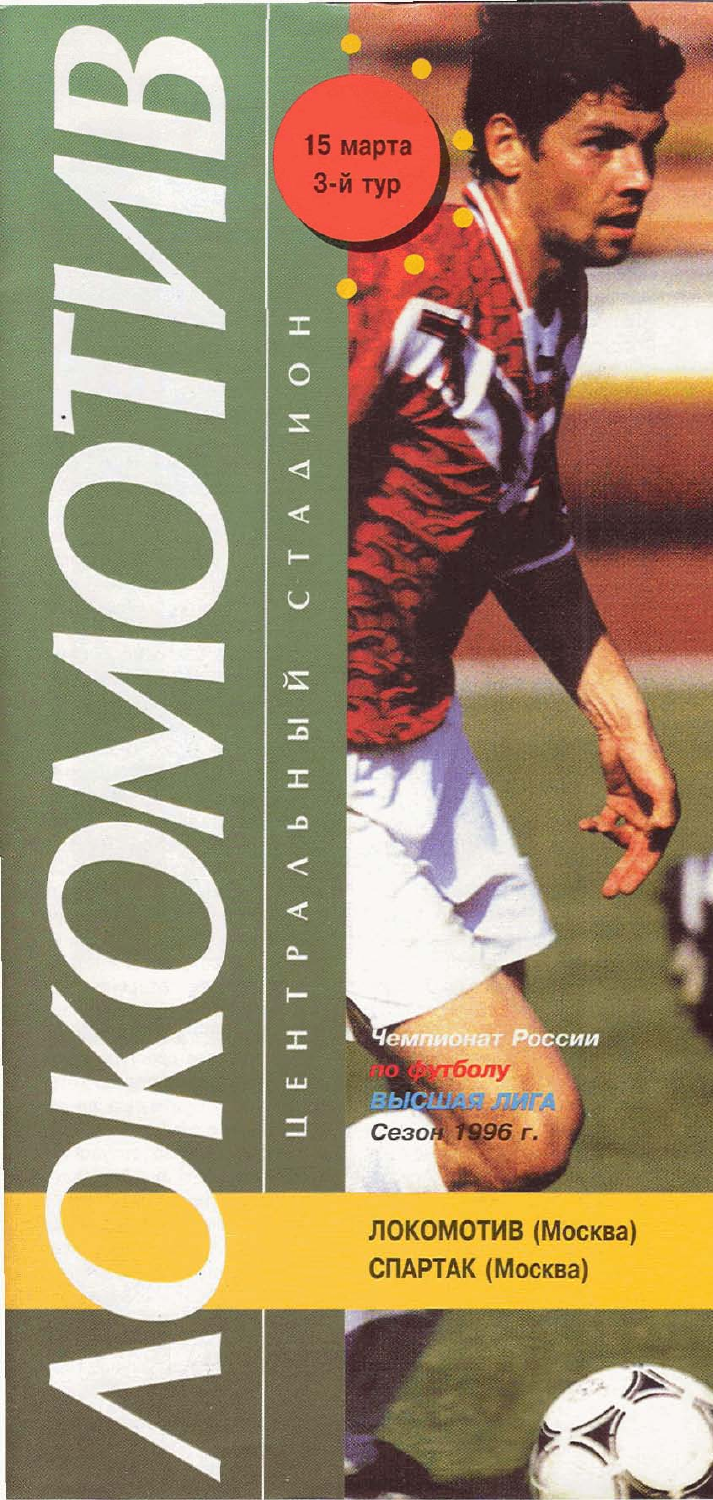#### ГЛАВНОЕ МОСКОВСКОЕ ДЕРБИ

Любой болельшик знает, что во многих европейских чемпионатах наиболее ответственные и поинципиальные матчи - "деоби", встречи команд из одного города. К матчам типа "Рома" -"Лацио", "Интер" - "Милан", "Спортинг" - "Бенфика" интерес особый, едва ли не больший, чем к играм, в которых решается судьба национальных первенств. В России такого значения "дерби" не придают. что не удивительно: ни один российский город пока не в состоянии запустить на большую. футбольную орбиту хотя бы два примерно равных по силе клуба. Исключение - Москва: здесь сразу пять клубов высшей лиги, своего рода малый чемпионат внутри большого. На звание "Московского дерби" в разные годы могли претендовать матчи "Спартак - Динамо", "Динамо" -ЦДКА, "Торпедо" - "Спартак". Но прогресс московского "Ло-КОМОТИВА" В ПОСЛЕДНИЕ ГОДЫ НЕ оставляет сомнений: столичное "дерби" 1996 года - это только "Локомотив" - "Спартак"! Они заняли соответственно 2 и 3 места в предыдущем первенстве России, а в сезоне 1996-го оба клуба заявили о претензиях на "золото". "Спартаку" нужно "ставить на место" владикав-"Спартак-Аланию", казский "Локомотиву" - продолжать путь наверх. Так что сегодня на "Локомотиве" - один из центральных матчей первенства. Жаль только, что волею составителей календаря он проходит в середине марта, когда и погода и поле, и игроки еще не в лучшей форме. Но, как говорит главный тренер "Локомотива" Юрий Семин, "я не собираюсь не осуждать, ни обсуждать календарь. Он принят, и его НУЖНО ВЫПОЛНЯТЬ".



## **ПОРА РАЗГОНЯТЬСЯ**

Перед началом сезона капитан "Локомотива" Алексей Косолапов оценил состояние команды на "четверку". В первых двух турах "Локомотив", можно сказать, на четверку и играл, много атаковал, голов не пропускал, вратарь Сергей Овчинников превзошел рубеж в 50 "сухих" матчей в высшей лиге. Но ни грозный Олег Гарин, ни многообещающий Заза Джанашия, ни другие бомбардиры "Локомотива" так и не смогли забить тольяттинской "Ладе" и нижегородским одноклубникам. Конечно, можно сетовать на ужасную погоду и невиданное упорство нижегородцев, но факт остается фактом - четыре очка на старте потеряно. "Локомотив" сохранил и укрелил прошлогодний "серебряный состав; первые два тура показали, что игроки неплохо готовы физически, команда не отсиживается в обороне, создает множество голевых ситуаций... и растрачивает их. Две нулевые ничьи - не лучший способ начинать чемпионат, если хочешь стать чемпионом. Но все же - времени впереди - считай, весь сезон, а все козыри "Локомотива" при нем - и классные игроки, и сбалансированные линии, и наигранные тактические схемы. Когда же качество перейдет в количество голов? Еще в прошлом сезоне было

### - Первый наш гол -«Спартаку»!

- «Нант» и «Балтика» He R CHeT!

#### замет-

но, что "Локомотив" по-особенному "собирается" на матчи с лидерами: четыре поражения обоим "Спартакам" нанес только он. Значит, 15 марта можно ожидать от "Локомотива" хорошей футбольной премьеры 1996 года после двух безголевых репетиций.

#### «СПАРТАК»: **ОТСТУПАТЬ НЕКУДА**

Трехкратный чемпион России провел пока в первенстве одну игру - матч первого тура с "Жемчужиной" перенесен на май. Наверное, болельшики "Спартака" думают: лучше бы и этой одной игры не было. Поражение в Калининграде от "Балтики" - кошмарный сон



для клуба, наводившего ужас на футбольную Европу осени 1995-го. Но - воспоминания воспоминаниями, а реальность нынешней весны для "Спартака" пока неутешительна. Чемпионат начался с провала в Восточной Пруссии, а перед этим был еще матч Лиги Чемпионов с "Нантом" во Франции, где "Спартак" выглядел достаточно беспомощно. Трудности спартаковцев общеизвестны: Юран, Кульков, Черчесов и Онопко уехали за границу, Мамедов и Цымбаларь травмированы. Надежды на то, что "с листа" заиграют вчерашние дублеры - Липко, Евсеев, Чудин, что Пятницкий вспомнит.



В упорной борьбе проходили матчи «Локомотива» и «Спартака» в прошлом сезоне.

лотерейного билета  $N_2$  000661 Номер Вашего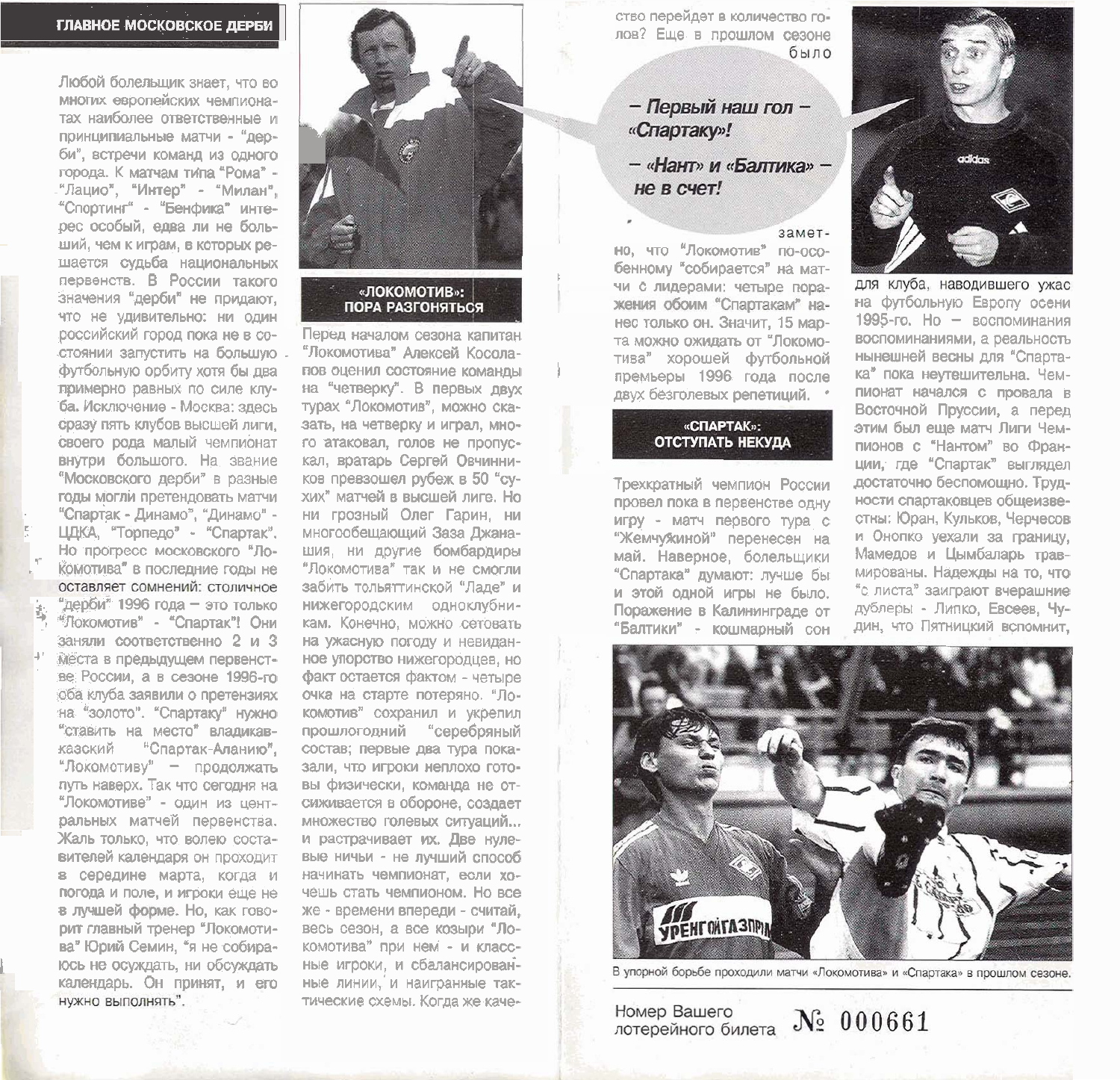как что мог творить на поле еще три года назад, что Кечинов и Тихонов предстанут перед публикой уже не перспективными молодыми игроками, а "зубрами" - надежды эти пока не оправдываются. Впору тренерам - Черенкову и Ярцеву самим выходить на поле. Главный тренер "Спартака" Георгий Ярцев перед матчем с "Нантом" говорил, что не знает истинной силы своей команды. Перед матчем с "Локомотивом", вероятно, он может это повторить: лучше думать, что "Спартак"-1996 - загадка, а не разочарование. Но все же не стоит недооценивать сегодня "Спартак": это первый его матч в нынешнем сезоне перед столичной публикой, а прошлогодние обиды на "Локомотив" еще CRAWM.

#### КАК ОНИ РАНЬШЕ ИГРАЛИ

8 матчей, сыгранных "Локомотивом" и "Спартаком" в 1992-1995 годах в чемпионатах России, принесли такие результаты: 4 победы "Спартака", 2 -"Локомотива", 2 ничьи. Счет голов - 13:6 в пользу "Спартака". Но последние два матча в сезоне 1995 года выиграл "Локомотив", причем его победа 1:0 во втором круге похоронила надежды спартаковцев на начатую было удачную погоню за будущим владикавказским чемпионом. На родном стадионе "Локомотив" в 1992-1995 годах играл со "Спартаком" на равных, на поле соперника выиграл только раз. Впрочем, для московских клубов "свое" и "чужое" поле в играх между собой - понятие условное. Тем более, что в этом сезоне поле "Спартака" - тот же стадион "Локомотив". Так что кто сегодня на деле хозяева поля - покажет только игра.

линия отрыва

СОСТАВЫ КОМАНД (возможны изменения)

#### ЛОКОМОТИВ (МОСКВА)

Сергей ОВЧИННИКОВ Алексей АРИФУЛЛИН Юрий ДРОЗДОВ Андрей СОЛОМАТИН Саркис ОГАНЕСЯН Игорь ЧУГАЙНОВ Алексей КОСОЛАПОВ (капитан) Сергей ГУРЕНКО Заза ДЖАНАШИЯ Олег ЕЛЫШЕВ Олег ГАРИН

Катасонов. Маминов. Перепаденко, Черевченко, Биджиев

Главный тренер -ЮРИЙ СЕМИН Президент клуба -ВАЛЕРИЙ ФИЛАТОВ

**CITAPTAK (MOCKBA)** 

Руслан НИГМАТУЛЛИН Сергей ГОРЛУКОВИЧ Юрий НИКИФОРОВ Рамиз МАМЕДОВ Дмитрий АНАНКО **BADHM EBCEEB** Андрей ПЯТНИЦКИЙ (капитан) Дмитрий АЛЕНИЧЕВ Валерий КЕЧИНОВ Андрей ТИХОНОВ Валерий ШМАРОВ

Филимонов, Цымбаларь, Чудин, Липко, Безродный

Главный тренер -ГЕОРГИЙ ЯРЦЕВ Президент клуба -**OJIET POMAHLIEB** 

ГЛАВНЫЙ СУДЬЯ А. Бутенко

СУДЬИ НА ЛИНИИ: С. Французов и А. Чеботарев Automobile Companies Companies (все – Москва)

 $\mathcal{N}$  000661